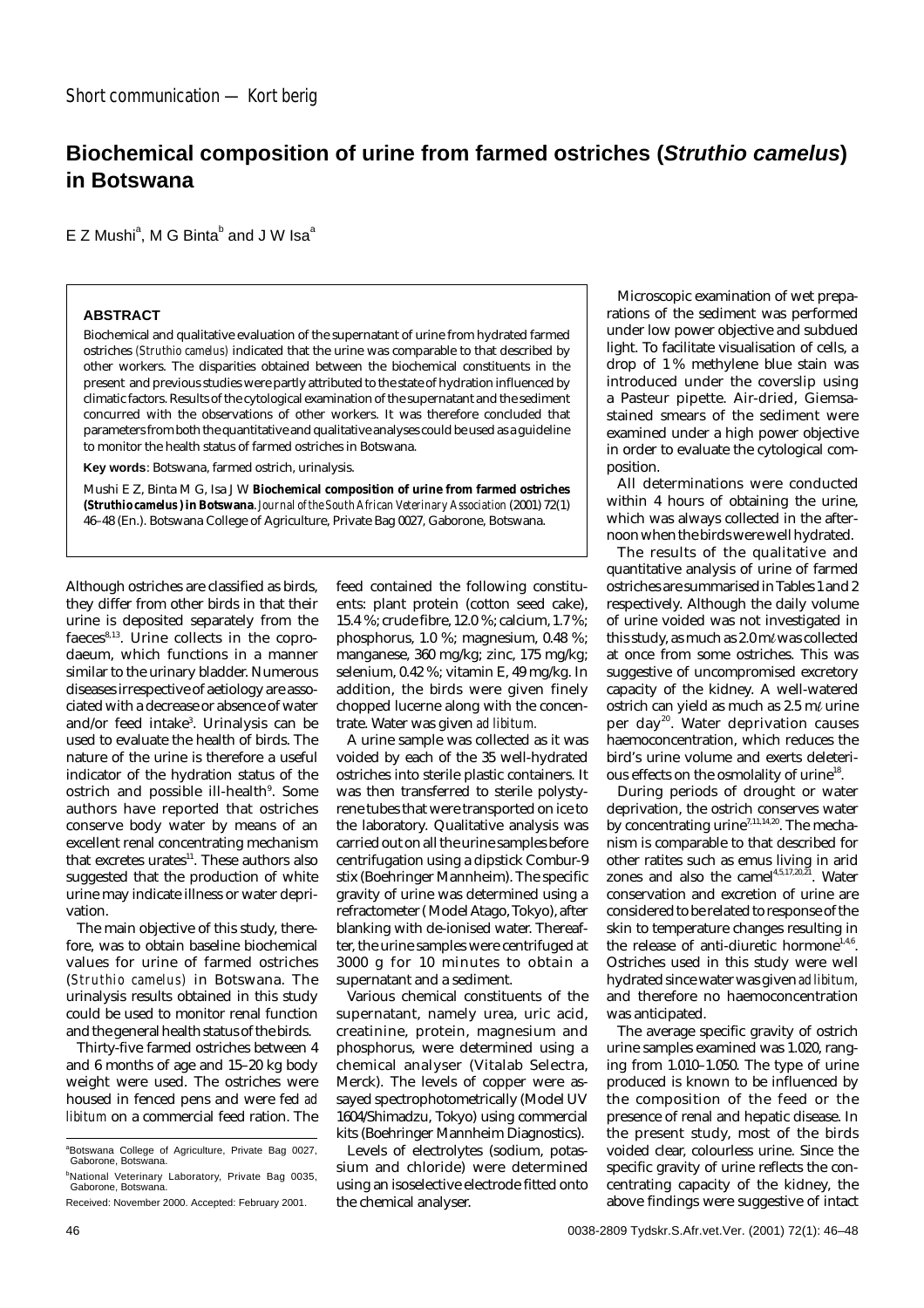| Table 1: Concentration of selected chemical constituents in farmed ostrich urine supernatant. |  |
|-----------------------------------------------------------------------------------------------|--|
|-----------------------------------------------------------------------------------------------|--|

| Analyte       | <b>Units</b>      | Mean $\pm$ S.D.   | Range           | Reference             |                  |                  |
|---------------|-------------------|-------------------|-----------------|-----------------------|------------------|------------------|
|               |                   |                   |                 | Schütte <sup>16</sup> | Louw et al. $13$ | Levy et al. $11$ |
| Calcium       | $mmol\ell$        | $1.11 \pm 0.05$   | $0.20 - 1.50$   | 2.27                  |                  |                  |
| Magnesium     | $mmol/\ell$       | $3.28 \pm 1.70$   | $0.20 - 4.50$   | -                     |                  |                  |
| Phosphorus    | mmol/l            | $2.27 \pm 0.50$   | $1.14 - 4.50$   | 9.36                  |                  |                  |
| Copper        | $\mu$ mol/ $\ell$ | $83.03 \pm 10.50$ | 70.00-100.00    | 0.03                  |                  |                  |
| Sodium        | mmol/t            | $60.0 \pm 1.50$   | $50.00 - 80.00$ | 78.00                 | $18 - 28$        | $16.8 \pm 2.5$   |
| Potassium     | $mmol/\ell$       | $14.2 \pm 5.90$   | 8.70-16.80      | 306.00                | $10 - 20$        | $21.2 \pm 11.0$  |
| Chloride      | mmol/l            | $51.0 \pm 6.90$   | 40.00 - 59.00   | 218.00                |                  | $26.4 \pm 7.2$   |
| Urea          | mmol/l            | $6.7 \pm 3.50$    | $0.60 - 9.00$   | 66.6                  |                  | $15.1 \pm 1.5$   |
| Uric acid     | µmol/l            | $7.6 \pm 0.10$    | $5.00 - 9.00$   | -                     |                  | $7.1 \pm 1.9$    |
| Creatinine    | $umol\ell$        | $0.09 \pm 0.01$   | $0.01 - 1.30$   | 459.68                |                  | $177.0 \pm 71.0$ |
| Total protein | $g/\ell$          | $2.60 \pm 1.50$   | $0.80 - 7.00$   |                       |                  |                  |
| pH            |                   | $7.6 \pm 1.50$    | $5.60 - 12.0$   | -                     |                  |                  |

| Table 2: Qualitative analysis of ostrich urine. |  |  |  |  |
|-------------------------------------------------|--|--|--|--|
|-------------------------------------------------|--|--|--|--|

| <b>Parameter</b>  | Positive samples/examined samples |
|-------------------|-----------------------------------|
| Leukocytes        | 0/35                              |
| Protein           | 35/35                             |
| Glucose           | 0/35                              |
| Ketones           | 0/35                              |
| Urobilinogen      | 0/35                              |
| <b>Bilirubin</b>  | 0/35                              |
| <b>Blood</b>      | 3/35                              |
| <b>Nitrites</b>   | 30/35                             |
| White blood cells | 2/35                              |
| Red blood cells   | 1/35                              |
| Cylinders         | 2/35                              |

renal function.

The mean pH of urine in this study was  $7.6 \pm 1.5$ , which was well within the range previously reported for ostriches<sup>16</sup>. The ostriches used in this study were fed on concentrates and some freshly-chopped lucerne to prevent acidosis. Research on chickens has indicated that diets high in chloride but low in phosphorus resulted in an acidic urine with increased excretion of calcium19. It was not clear whether this could be extrapolated to ostriches. It is possible that some of the very alkaline urine obtained in this study was attributable to the lucerne diets. The results shown in Table 2 were not suggestive of disorder in acid-base equilibrium.

The mean quantitative protein content was 2.6  $\pm$  1.5 g/l with a range of 0.8– 7.00  $q/\ell$ . Birds usually have low urine protein content, similar to mammals $^3$ . High urinary protein values in the presence of low specific gravity are often associated with kidney disease, urinary tract or cloacal infection. However, limited urinary loss of proteins in some birds such as pigeons is considered to be normal<sup>14</sup>. The lucerne diet probably contributed to the mild proteinuria. The urine that was analysed in the present study therefore had no pathological protein.

Approximately 89 % of the urine samples indicated the presence of nitrite. Since ostrich urine is voided separately from faeces, the most common source of nitrate-reducing bacteria, it was assumed that the nitrite was produced by the resident urinary tract microflora. This was, however, not indicative of a urinary tract infection, and was therefore of no clinical consequence.

The dipstick results in this study did not indicate the presence of urinary glucose, urobilinogen, bilirubin and ketones. These results agreed with the findings of other authors pertaining to urine from other avian species $^3$ . Ketone bodies, mainly acetoacetic acid (diacetic acid) and  $\beta$  hydroxybutyric acid from which acetone is derived, are intermediate products of fat metabolism<sup>10</sup>. They form as a result of starvation or inanition when the body catabolises fat reserves. Ketosis therefore develops in cases of clinical states of deficient carbohydrate metabolism, since optimum carbohydrate metabolism inhibits ketosis. This metabolic disturbance was not anticipated in the present study since the ostriches were on a good plane of nutrition and the birds were fed *ad libitum.* Absence of ketones and biliverdin therefore ruled out hepatic compromise.

Finding occult blood in the urine may be indicative of bleeding in the upper urinary tract<sup>3</sup>. It may also indicate the presence of myoglobin. However, in this study, only 3 ostrich urine samples were positive for blood assumed to have originated from the urinary tract, suggesting haematuria. The clinical significance of this finding is not known, since no extra tests were performed to differentiate myoglobinuria and haematuria. This probably warrants a separate investigation.

White blood cells, mainly heterophils, were demonstrated microscopically in 5.7 % of the urine sediment samples using the standard wet preparation technique and Giemsa-stained smears. Epithelial casts were evident in only about 6 % of the total number of urine samples. The latter usually originate from the renal tubular epithelium. Erythrocytes and white blood cells have been reported in the urine of racing pigeons with *Salmonella*induced polyuria<sup>6</sup>. Since normal urine usually contains little sediment it was concluded that the urine analysed in this study was relatively normal.

The mean uric acid value obtained from the supernatant of the urine analysed in this study was comparable to the levels recorded by authors from Israel but lower than that previously reported by workers from southern Africa<sup>11,16</sup>. This discrepancy could have in part been due to the fact that the supernatant in this study had more of the dissolved uric acid from the sediment. The state of hydration and the diet probably influenced the results. Birds are urecotelic, excreting 60–80 % of the total excreted nitrogen in the form of uric  $acid<sup>10,16</sup>$ . Two-thirds of the nitrogenous waste in birds is therefore in the form of uric acid. Hydration and nutritional status of birds have been shown to have profound effects on the production and elimination of these waste products through the kidneys<sup>2,15,19</sup>. The quantity of